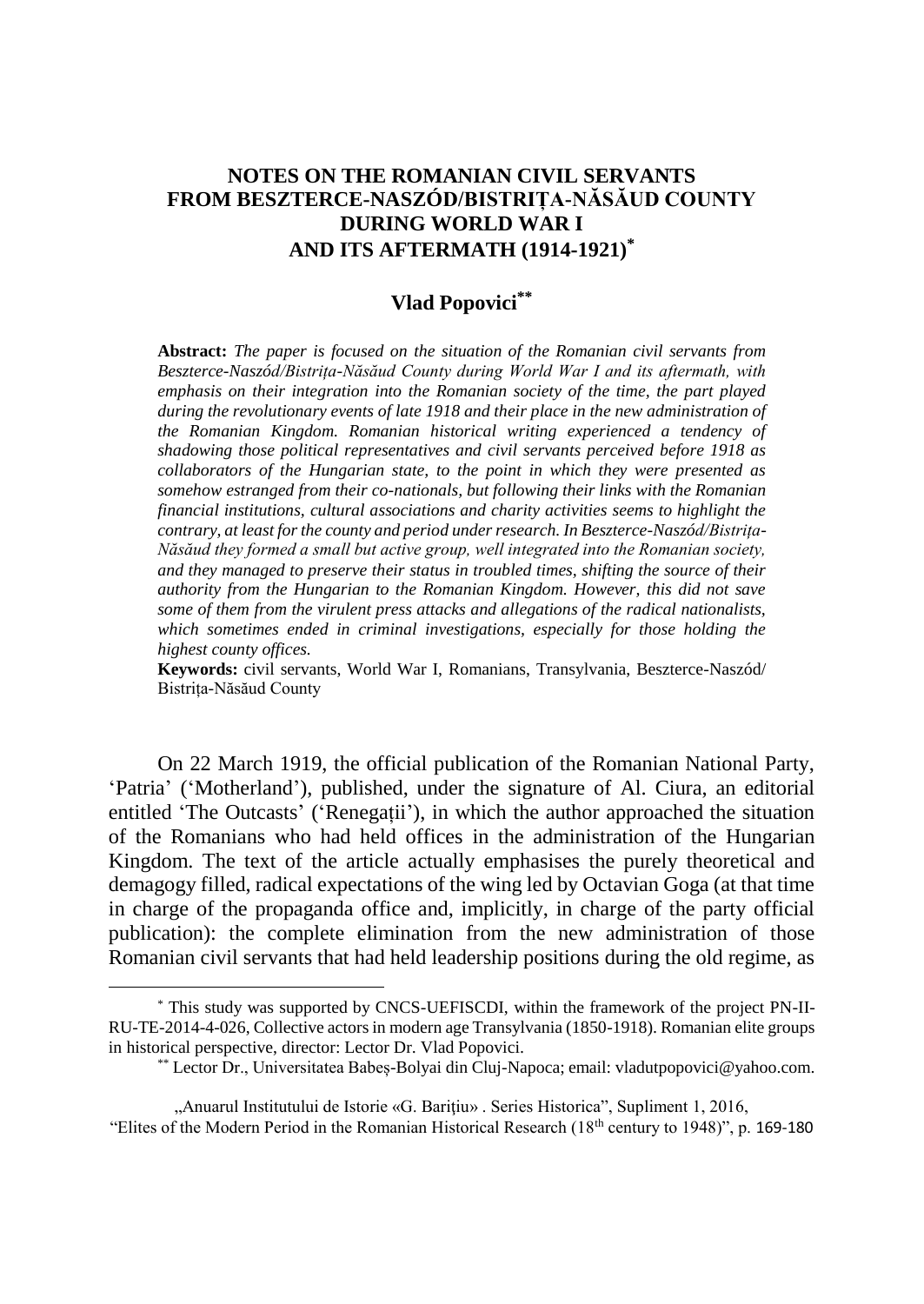well as the selective inclusion of those who only held lower offices.<sup>1</sup> Following a letter of protest from a high positioned civil servant (who remained anonymous), the author slowed down the tone of the attack, defining as 'outcasts' only those who had directly collaborated with the Hungarian authorities, against their co-nationals, and who, after the war, held the same or even higher positions. $2^2$ 

This particular exchange of opinions contextualized a type of discourse whose origins can be identified in the Romanian Transylvanian press at the beginning of the 1860s, once with the growth in numbers of Romanians holding public offices. The incompatibility between serving the state and serving the nation was perpetuated by the Romanian newspapers throughout the entire Dualist period, $3$  and soon Romanian politicians within Hungarian parties were alongside the civil servants under the same title of 'outcasts'. The political-national ambiguous position of both these categories and the involvement of some civil servants (especially constables – *szolgabíró*, and district-level – *járás* office holders) in electoral campaigns against the candidates of the Romanian National Party seems to have decisively contributed to this association. However, at the same period of time another type of discourse developed, which showed compassion towards the ingrate position of the Romanian civil servants, presented as continuously being pressured by authorities to deny their ethnical origin.<sup>4</sup>

The Romanian historiography regarding civil servants and the administration during the Dualist period is not very rich. The few texts dedicated to this theme either completely ignore the situation of the Romanian civil servants, or perpetuate clichés from the press of that time, in an ultra-synthetized version, promoting the image of a body of Romanian civil servants which appears not only very small in number, but also somewhat estranged from the rest of the Romanian society, as result of the pressure of the Hungarian authorities.<sup>5</sup> K. Hitchins nuances their situation, underlining that they were regarded with mistrust by the leaders of the Romanian National Party, but does not extend the analysis, probably due to the lack of scientific literature on the subject. It is also the American historian who associates the Romanian civil servants in the Dualist period mainly with lower and local offices (especially commune notaries). 6

<sup>&</sup>lt;sup>1</sup>, Patria", I, 1919, no. 5, 7/20 February, p. 1.

<sup>2</sup> Idem, no. 31, 22 March, p. 1.

<sup>&</sup>lt;sup>3</sup> The issue had deeper roots. For an in-depth analysis of the relation between Romanian office holders and Romanian intelligentsia in earlier 19th century see Sorin Mitu, *National Identity and Social Status at the Romanians in Transylvania*, in vol. *Entangled Identities. Regionalism, Society, Ethnicity, Confession and Gender in Transylvania (18th-19th century),* Cluj-Napoca – Gatineau, Argonaut – Symphologic Publishing, 2014, p. 73-88.

<sup>4</sup> "Luminatoriulu"*,* II, 1881, no. 21, 14/26 March, p. 4.

<sup>5</sup> E.g.: *Istoria României. Transilvania.* Vol. II, Cluj-Napoca, Editura George Barițiu, 1997, p. 130- 131.

<sup>6</sup> Keith Hitchins, *A Nation Affirmed: The Romanian National Movement în Transylvania 1860- 1914,* Bucharest, The Encyclopaedic Publishing House, 1999, p. 108.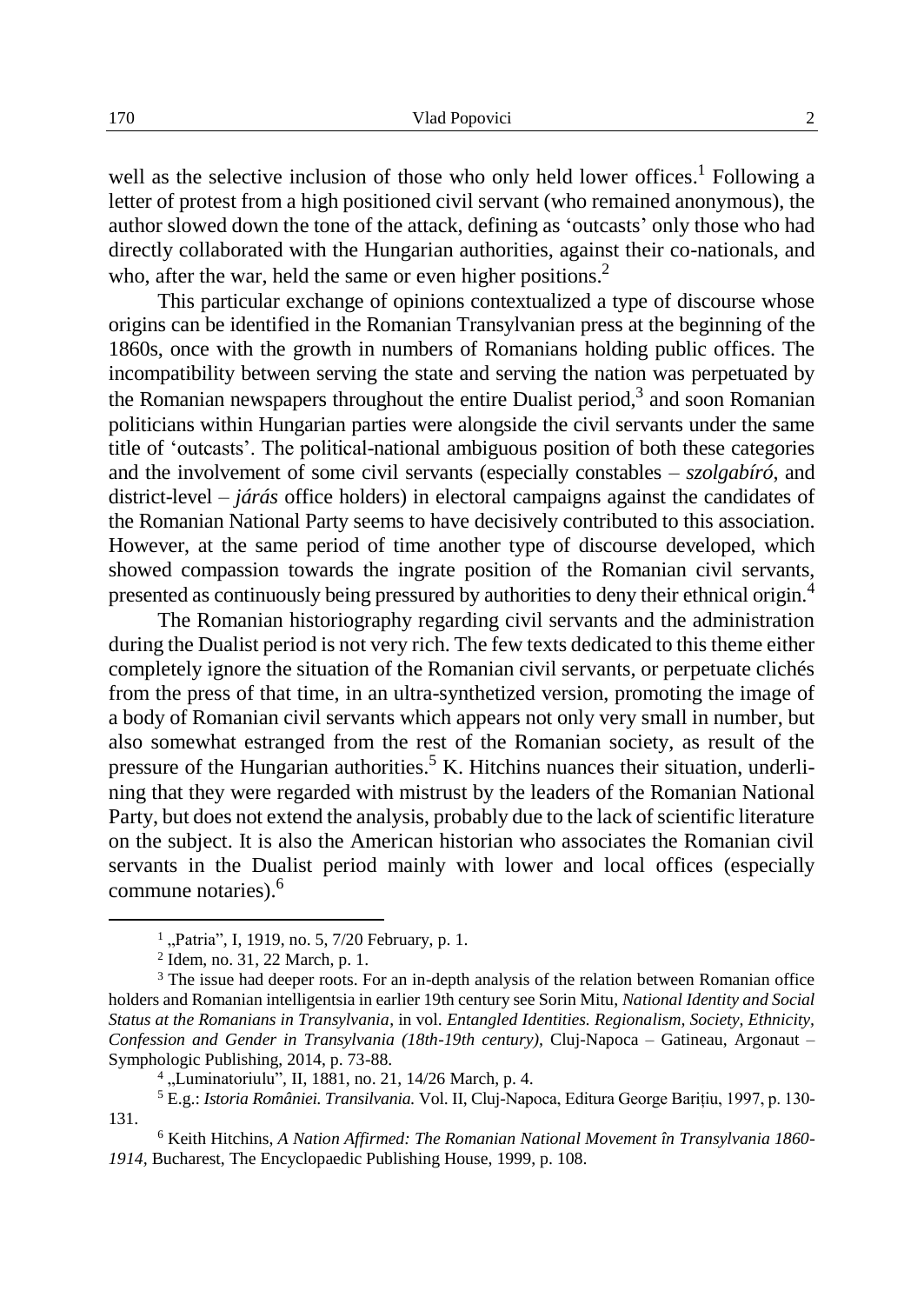I have chosen to shortly revisit the issue of integrating the Romanian civil servants into the Romanian society of that time by approaching the particular case of the Romanian civil servants of the central administration of the Bestercze-Naszód/ Bistrița-Năsăud County in the period of time between 1914–1921, following:

- their involvement in the Romanian economic and cultural institutions before 1918, as well as charity acts;
- their involvement in the events of November–December 1918;
- professional and social standing after 1919.

# **a. 'Outcasts' and Romanian society during the war**

Bestercze-Naszód/Bistrița-Năsăud County was formed in 1876, through the union of the Năsăud District (the territory of the former 2<sup>nd</sup> Romanian Border Regiment) and Bistritz (Saxon District), together with other few territories from neighbouring counties.<sup>7</sup> From a geographical point of view, it was situated at the border with the Kingdom of Romania, but also with the Austrian province of Bukovina. At the 1910 census, the structure of its population by declared mother tongue was: 68.5% Romanian, 20% German (German and Jewish), 8.4% Hungarian (Hungarian and Jewish),  $3.1\%$  other languages.<sup>8</sup> An unofficial assessment of the population, conducted at the end of 1918 by the Romanian, Hungarian and German local National Councils showed relatively similar figures.<sup>9</sup>

Between 1914 and 1918, a number of six Romanian civil servants were active in the central administration of the county, representing about 20-25% of the total of employees (except for the auxiliary unqualified workforce): Dr. Leo Scridon (highnotary – *főjegző*), Dr. George Linul (high county attorney – *tiszti főügyész*), Ioan Corbul (notary at the orphanage see – *árvaszéki jegyző*), Procopie Cuteanu, Ioan Șerban (assessors at the orphanage see – *árvaszéki ülnökök)*, Ioan Popovici (clerk – *irodatiszt*). <sup>10</sup> The first five in office ranking were locals born on the territory of the former border regiment, of agriculture workers descent, and at least three of them benefitted from the border guard study scholarships system.<sup>11</sup> A fourth one, who held the highest office (Dr. L. Scridon), was descendant of a family of wealthy

<sup>&</sup>lt;sup>7</sup> Anton Dörner, *Administratia Transilvaniei în perioada anilor 1867-1876*, "Anuarul Institutului de Istorie "George Barițiu" din Cluj-Napoca"*,* XL, 2001, p. 117.

<sup>8</sup> Kepecs József (szk.), *Erdély településeinek nemzetiségi (anyanyelvi) adatai százalékos megoszlásban (1850-1941),* Budapest, Központi Statisztikai Hivatal, 1996, p. 14.

<sup>9</sup> Andreea Salvan, *Pavel Tofan Memorii din 1918*, in vol. *Bistrița – 90 de ani de la Marea Unire,*  Bistrița, Barna's, 2008, p. 81.

 $10$  , Magyarország tiszti czim- és névtára", XXXIV, 1915, p. 104; Idem, XXXV, 1916, p. 116; Idem, XXXVI, 1917, p. 128; Idem, XXXVII, 1918, p. 71.

<sup>11</sup> Cornel Sigmirean, *Formarea intelectualității românești din Transilvania și Banat în epoca modernă,* Cluj-Napoca, Presa Universitară Clujeană, 2000, p. 450, 451, 446, 455.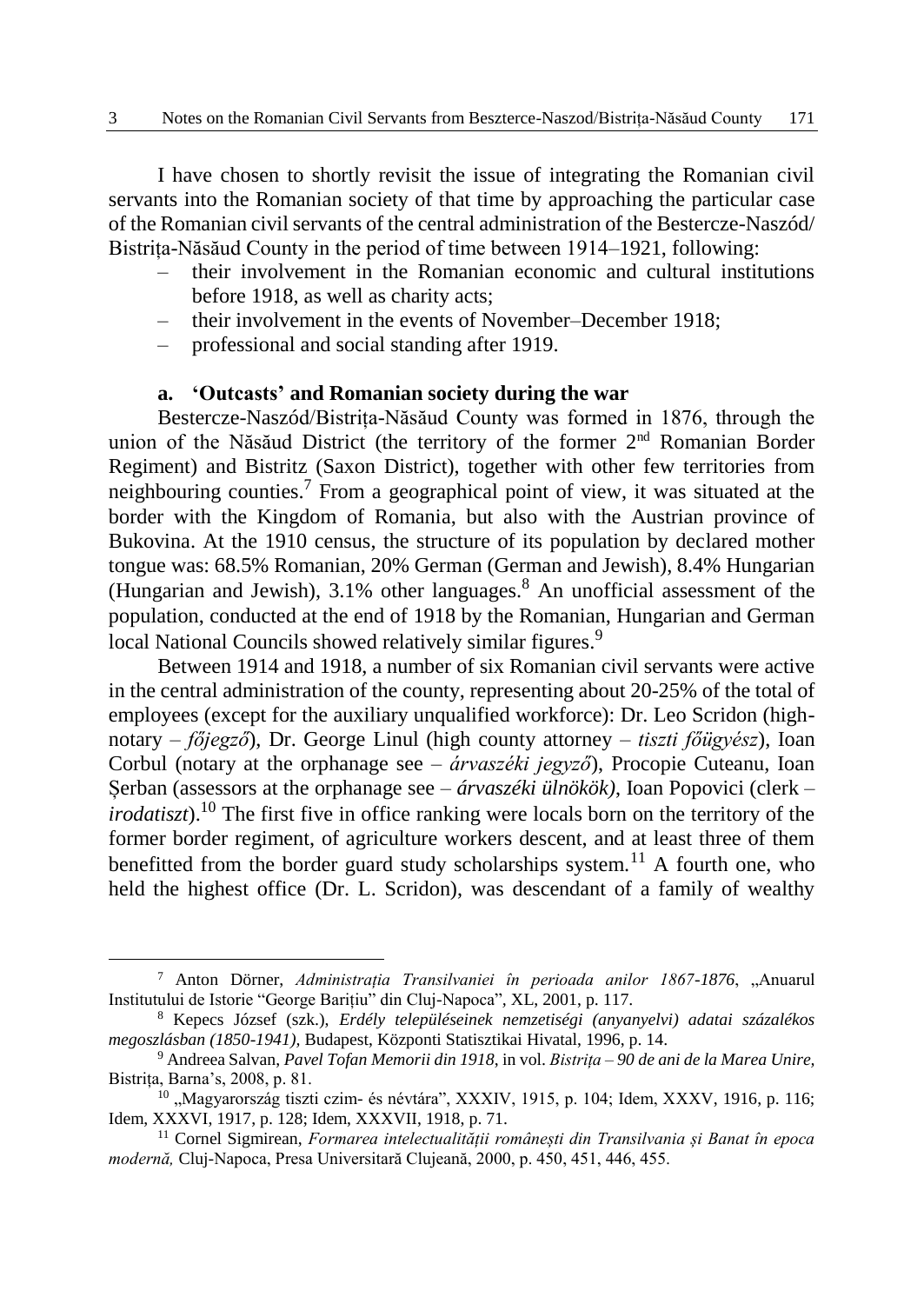peasants, with a tradition in village administration.<sup>12</sup> The majority of them had studied at the Romanian Gymnasium in Năsăud and all of them had Law studies (mandatory requirement for a position in civil service), most of them at the University in Kolozsvár/Cluj.

An important landmark in establishing their interaction with the Romanian society of the time is represented by their presence at the leadership of local financial-banking and economic institutions. This implies not only the recognition of their social status by their co-nationals and the interactions with other members of the Romanian elite (including supporters of the Romanian National Party), but also the direct involvement, with power of decision, in the credit system that fuelled the economic welfare of Romanian communities.

As can be seen in Table 1 bellow, four out of six Romanians holding offices at county level can be found among the leadership of several Romanian financialbanking and commercial institutions. Apart from these, there were also other districtlevel civil servants who held leadership positions at other institutions in the field. In total, Romanian civil servants at county and district level held board offices in eight out of ten Romanian financial-banking and commercial institutions with a social capital of over 100.000 Crowns in the county.<sup>13</sup>

| Firstname.<br>Lastname | <b>Position in</b><br>administration | <b>Economic</b><br>institution                  | <b>Position in economic</b><br>institution |
|------------------------|--------------------------------------|-------------------------------------------------|--------------------------------------------|
| <b>Ioan Corbul</b>     | Orphanage see notary                 | Banca Poporală                                  | Member of Directors'<br>board              |
| <b>Ioan Corbul</b>     | Orphanage see notary                 | Societatea acționară de<br>cărămidărie          | Member in the<br>Overseeing Committee      |
| Procopie Cutean        | Orphanage see<br>Assesor             | Bistrițiana, institut de<br>credit și economiii | Member in the<br>Overseeing Committee      |
| George Linul           | High county attorney                 | Bistrițiana, institut de<br>credit și economiii | Member of Directors'<br>board              |
| Leo Scridon            | County pronotary                     | Bistritiana, institut de<br>credit și economiii | Vice-President of<br>Directors' board      |
| Leo Scridon            | County pronotary                     | Aurora, societate de<br>împrumut și păstrare    | Member of Directors'<br>board              |
| Leo Scridon            | County pronotary                     | Hebe, societate actionară                       | Member of Directors'<br>board              |

## **Table 1. The involvement of Romanian county civil servants in the leadership of financial-banking and commercial institutions.**

<sup>12</sup> Iosif Uilăcan, *Leon Scridon,* in Adrian Onofreiu, Dan Lucian Vaida (ed.), *Convergențe etnoculturale. In Honorem Mircea Prahase,* Cluj-Napoca, Mega, 2012, p. 292-293.

<sup>&</sup>lt;sup>13</sup> Estimated from: "Anuarul Băncilor Române", XV, 1914; Idem, XVI, 1915; Idem, XVII, 1916.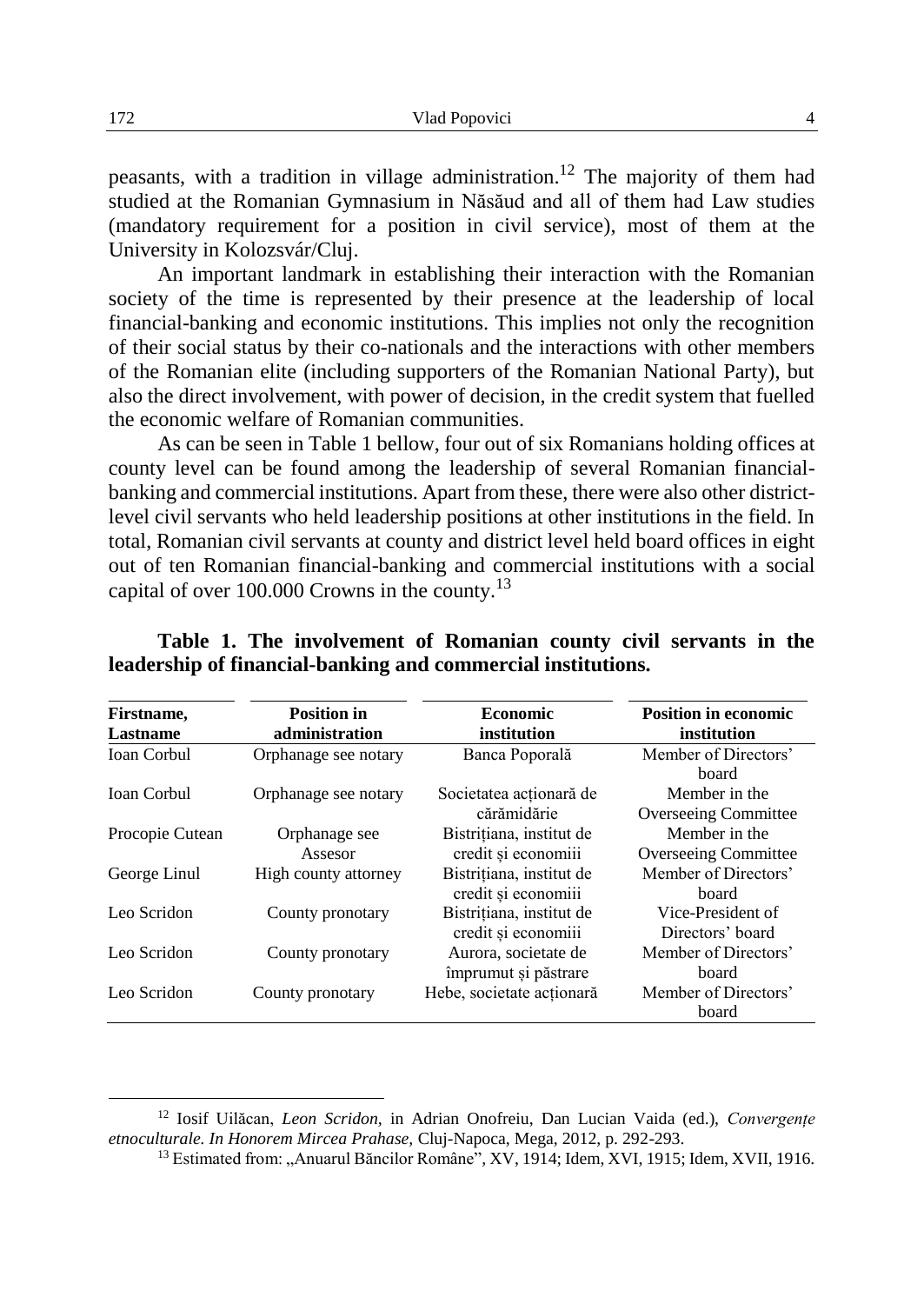Another indicator of the level of integration of Romanian civil servants in the Romanian society of that time is their presence among the members of the cultural society ASTRA. Analysing its membership for 1917 (thus, in full war and full cultural offensive of the Hungarian authorities in the border regions near Romania) it can be seen that out of the county civil servants, the following were ASTRA members: Dr. L. Scridon, I. Corbu and P. Cuteanu, together with other few district physicians (Dr. Alexandru German, Dr. Teofil Tanco and Dr. Aurel Monda).<sup>14</sup> The results are almost identical to those in the Sibiu County:<sup>15</sup> in both counties, the highest ranked Romanian civil servants were ASTRA members, and lower ranking civil servants mostly were not, which raises questions regarding the true reason behind their non-involvement. Most probably, the choice of becoming an ASTRA member pertained less to the image one had in the eyes of the authorities, but rather to the personal interest in the cultural act, which, at its turn, could have probably been tied to the level of education and salary. A good example in this case is that of I. Corbu, whose status as ASTRA member appears natural given his literaryscientific preoccupations: before 1918, he had literary contributions to 'Revista Bistriței' ('The Bistrița Magazine'), and in the period between the World Wars, he developed an intense editorial activity in the field of popular sciences.<sup>16</sup> Moreover, even in the troubled days of November 1918, I. Corbu let his artistic side reveal itself in the newssheet 'Glasul Vremei' ('The Voice of Our Times'), which appeared at the beginning of November in Bistrița, issued by the Romanian National Council, where he signs several literary-mobilizing pieces.<sup>17</sup>

The acts of charity for national causes are another form of social involvement where the presence of civil servants can be easily identified. They represented a constant even before 1914, but our examples will focus only on the period during the war, when substantial donations for the orphanage in Blaj stand out, made either in their own name, or through the financial-banking institutions they held leadership positions in (for example, the 'Bistrițiana' bank). Out of the individual donors, worth mentioning is I. Corbu, who donates bee hives worth of 1000 Crowns, for 'our bees of tomorrow.' Other donors were Dr. G. Linul and his wife Camila (100 Crowns each), as well as Dr. L. Scridon and his wife Iarda (100 Crowns each).<sup>18</sup>

Also during the war, in the social representation registry, it is worth underlining that the ecclesiastic press does not omit mentioning Dr. L. Scridon and

<sup>&</sup>lt;sup>14</sup> "Transilvania", XLVIII, 1917, no. 7-12, p. 145, 156.

<sup>15</sup> Vlad Popovici, *Considerații privind funcționarii publici români din Transilvania. Studiu de caz: comitatul Sibiu și scaunele săsești care l-au format (1861-1918),* "Anuarul Institutului de Istorie "George Barițiu" din Cluj-Napoca", LV, 2016, p. 159-178.

<sup>&</sup>lt;sup>16</sup> Al. Matei, *Documente despre Marea Unire:* "Glasul Vremei", "Arhiva Someșană", II, 1974, p. 97.

<sup>17</sup> Idem, p. 97, 101-103.

<sup>&</sup>lt;sup>18</sup> "Unirea", XXVI, 1916, no. 32, 28 March, p. 2-3; Idem, no. 57, 6 June, p. 4.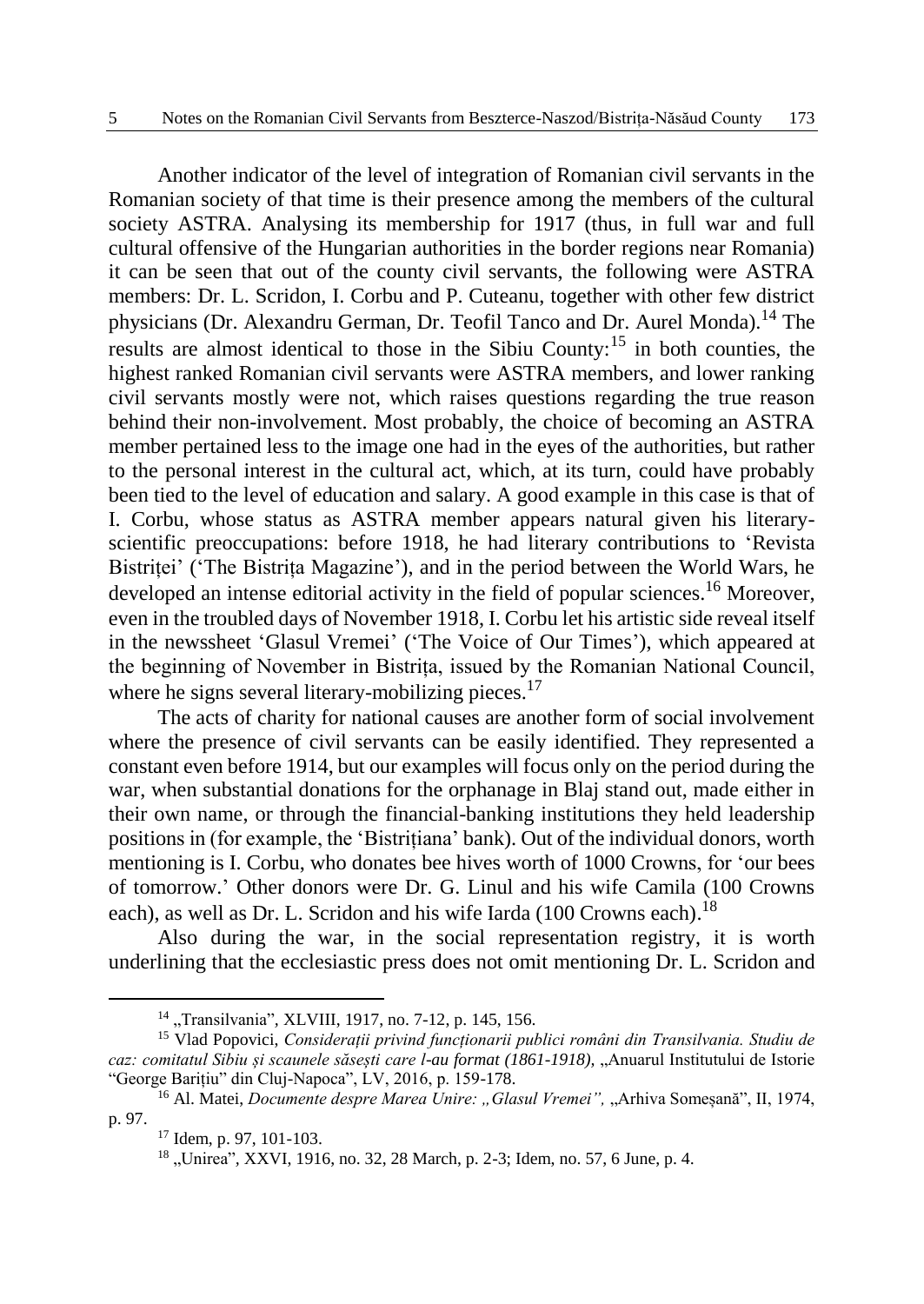Dr. G Linul as representatives of the Bestercze-Naszód/Bistrița-Năsăud County at the funeral of the Romanian Greek-Catholic bishop Vasile Hossu from Gherla.<sup>19</sup>

Last but not least, it should be noted, but only as a rumour, that in 1917, when the Hungarian government asked the Romanian personalities to sign a declaration of loyalty, Dr. L. Scridon, although county high notary, asked his co-nationals not to  $sign.<sup>20</sup>$ 

Taking into account the data above, one can draw the conclusion that the integration of the Romanian civil servants in the Romanian society of that time is truly difficult to call into question: this socio-professional category included some of the most important and respected members of their communities. In cases where the political context could generate labels as 'outcast', the social context inevitably led to the dilution, up to the disappearance of such labels. As we are about to see, even when, in 1919, the radical wing of the Romanian National Party tried to reiterate this cliché with the purpose of eliminating these 'outcast' civil servants from their offices, retaliation came shortly after, as they took a stand both at journalistic level, and through the voice of civil society.

#### **b. Autumn 1918**

The events that came with the disintegration of the Double Monarchy left the Romanian civil servants in a duality situation: on the one hand, they were rightful members of an administration whose control gears were rapidly fading, and on the other hand, they were recruited in all the newly created self-administration organisms at local level (the so called National Councils). This situation was not specific to Romanian civil servants only, but to all who held decision-factor positions. For example, vice-Lieutenant (*alispán*) Dr. Hunyadi Imre was member of the Hungarian National Council, and high notary Dr. L. Scridon, member of the Romanian National Council. Even though within the county administrative organisms their relationship was one of hierarchical subordination, as members of the National Councils (which *de facto* held the power), the relationship became one of equality within the negotiations pertaining to different aspects of civic interest. $2<sup>1</sup>$ 

When the Romanian National Council was formed in the city of Bistrița on 29 October 1918, three out of the six county civil servants took part in the proceedings: Dr. L. Scridon, Dr. G. Linul and I. Corbu, together with other district civil servants and others from different administrative services. Although I. Corbu was asked to hold the opening speech for this occasion, he declined the honour.<sup>22</sup> Within the Romanian National Senate from Bistrița-Năsăud County were chosen Dr. L. Scridon

<sup>19</sup> Idem*,* no. 6, 22 January, p. 2.

<sup>20</sup> I. Uilăcan, *Leon Scridon*, p. 302.

<sup>21</sup> A. Salvan, *Pavel Tofan Memorii din 1918*, p. 81.

<sup>22</sup> Idem, *Ibidem,* p. 76.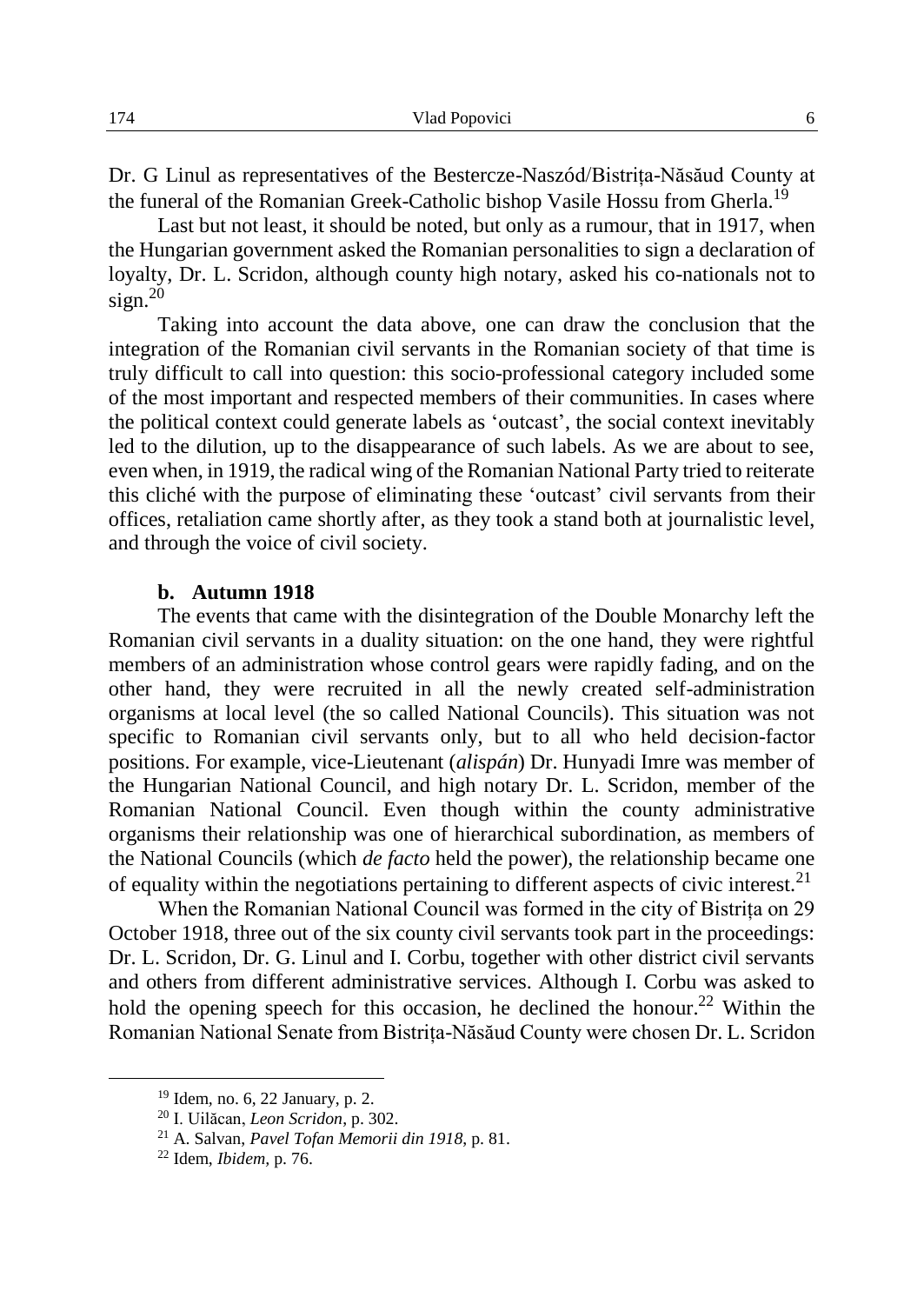(one of the six presidents) and I. Corbu (cashier).<sup>23</sup> Also, four administrative civil servants from the period between 1914 and 1918 were chosen for the ad-hoc commission that undertook the administration of the goods belonging to the wealth of the border guard funds: Dr. L. Scridon, former high notary and future vice prefect (=vice-Lieutenant), together with Dr. George Linul (high county attorney) Procopiu Cutean and Ioan Corbul (assesors at the orphanage see).<sup>24</sup> It was also Dr. L. Scridon who took part in the commission that negotiated, together with the Hungarian and German representatives, the proportional and ethnic structure based distribution of the goods stored in the warehouses and barracks of the former imperial and royal army.<sup>25</sup>

Evidently, the Romanian civil servants in the Hungarian administration had played in Beszterce-Naszód/Bistrița-Năsăud, as everywhere else in Transylvania, important roles in translating the power towards the Romanian National Councils. Despite their activity on behalf of the national cause, their status of 'outcasts' wasn't overlooked this time either. Violence against representatives of the former administration took place especially at local level, the main targeted category being the commune notaries and mayors – meaning those civil servants who had ensured the direct contact with the mass of the population and in whose case the resentment had taken a personal note.<sup>26</sup> Occasionally, however, important figures within the administration and justice were the object of such threats. Their involvement in the new organizational structures was not always welcomed and any discontent had the potential of turning into violence.

For example, royal judge Alexa David, the only Romanian civil servant present at the founding of the Romanian National Council in the borough of Naszód/Năsăud, was soon accused of abuse of power while distributing alcohol towards the National Guard in the city. His actions seem to have bothered the members of a group of 25 veterans from Rebrișoara and Năsăud, who returned from the Italian front. In a threatening letter sent to Major Iuliu Marțian, the commander of the Guard, they mention how they would murder both him (the commander), and A. David, together with another comrade (Ion Zagreanu), should the latter two not be eliminated from the National Guard for conduit reasons: 'That bitch David who sold his body and soul to the Hungarians and Jews, [you] made him distribute brandy, so that he could take more for himself, and to us who were in the fire, not give us anything? Why?' ('Pe curva de David care-i vândut cu trup și suflet la unguri și jâdovi să-l pui pe el

<sup>&</sup>lt;sup>23</sup> Al. Matei, *Documente despre Marea Unire: "Glasul Vremei"*, p. 89.

<sup>24</sup> Adrian Onofreiu, *1918 – o lume în schimbare,* "Revista Bistriței", XXII, 2008, p. 354-355.

<sup>25</sup> A. Salvan, *Pavel Tofan Memorii din 1918*, p. 81.

<sup>26</sup> Idem, *Ibidem,* p. 83-98.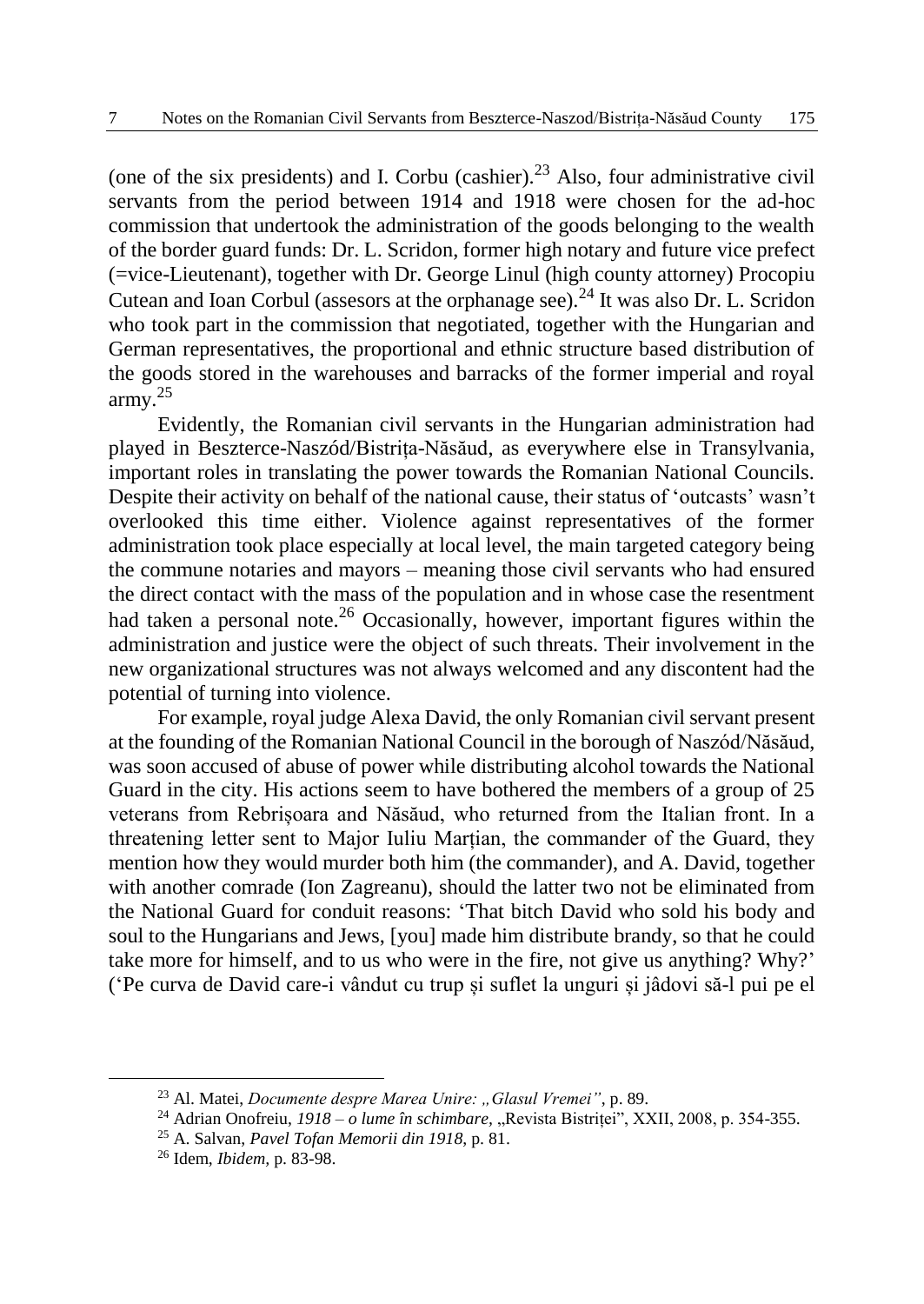să împărțască vinars să-și iee el mai mult să-și ducă acasă și nouă cari am fost în bătaie să nu ne dați? Pentru ce?').<sup>27</sup>

But the peasants were not the only ones to share such views. Neither the commanders of the Romanian army which had recently entered Transylvania, nor the Transylvanians in the Romanian Volunteers Corps showed great trust in the former civil servants. In a report of the Volunteer Corps Central Service from the beginning of December 1918, which comprised a list of the trusted personalities (Romanians in Transylvania) who could be asked for advice and support during the advance of the Romanian army, it was mentioned that 'all Romanian lawyers, as well as priests, teachers and bank clerks are trustworthy people.<sup>28</sup> As we can see, civil servants were not included within this group, which led to situations such as the one in Bistrița-Năsăud, in which L. Scridon Jr. (Law student) was nominated as trusted person, whilst the father, important office holder, was wilfully omitted.

#### **c. Former civil servants in the new administration (1919-1920)**

The attempts of the Ruling Council to organize the new Romanian administration were influenced, in Bistrița-Năsăud as well as in all of Transylvania, by several aspects:

– the relative state of confusion regarding authority (the Hungarian state vs. the Romanian state), which ruled between November 1918 and February 1919;

– the refusal of a high number of Hungarian civil servants to swear allegiance to the Romanian Kingdom (January – March 1919);

– the lack of Romanian qualified staff to fill in the positions vacated through the refusal of swearing allegiance (January – June 1919).

In this context, Romanian civil servants from before 1919 represented a key group in assuring the control over the administration, either through their promotion within leadership positions, or through their expertise from former offices. In Bistrița-Năsăud, all former Romanian civil servants (as well as most of the Hungarian and German civil servants from the central county administration) had sworn allegiance to the Romanian state. Some were promoted, either within the central county administration, or in external positions such as high-constables (*primpretor, főszolgabíró*), constables (*pretor, szolgabíró*), or district secretaries (*secretar de plasă, járási titkár*). It is worth mentioning that, even though a high number of Romanians were employed within the new administration, especially at district level, the promotions of former civil servants also included Hungarians and Germans, not

<sup>27</sup> Alexandru Porțeanu, *Documente privind lupta revoluționară a maselor populare din județul Bistrița-Năsăud pentru unirea Transilvaniei cu România (din Arhivele Consiliului Național Român, 1918),* "Arhiva Someșană", II, 1974, p. 128.

<sup>28</sup> Cornel Grad, *Contribuția armatei române la preluarea puterii politico-administrative în Transilvania. Primele măsuri (noiembrie 1918-aprilie 1919)*, "Revista de Administrație Publică și Politici Sociale"*,* II, 2010, nr. 4 (5), p. 55-56.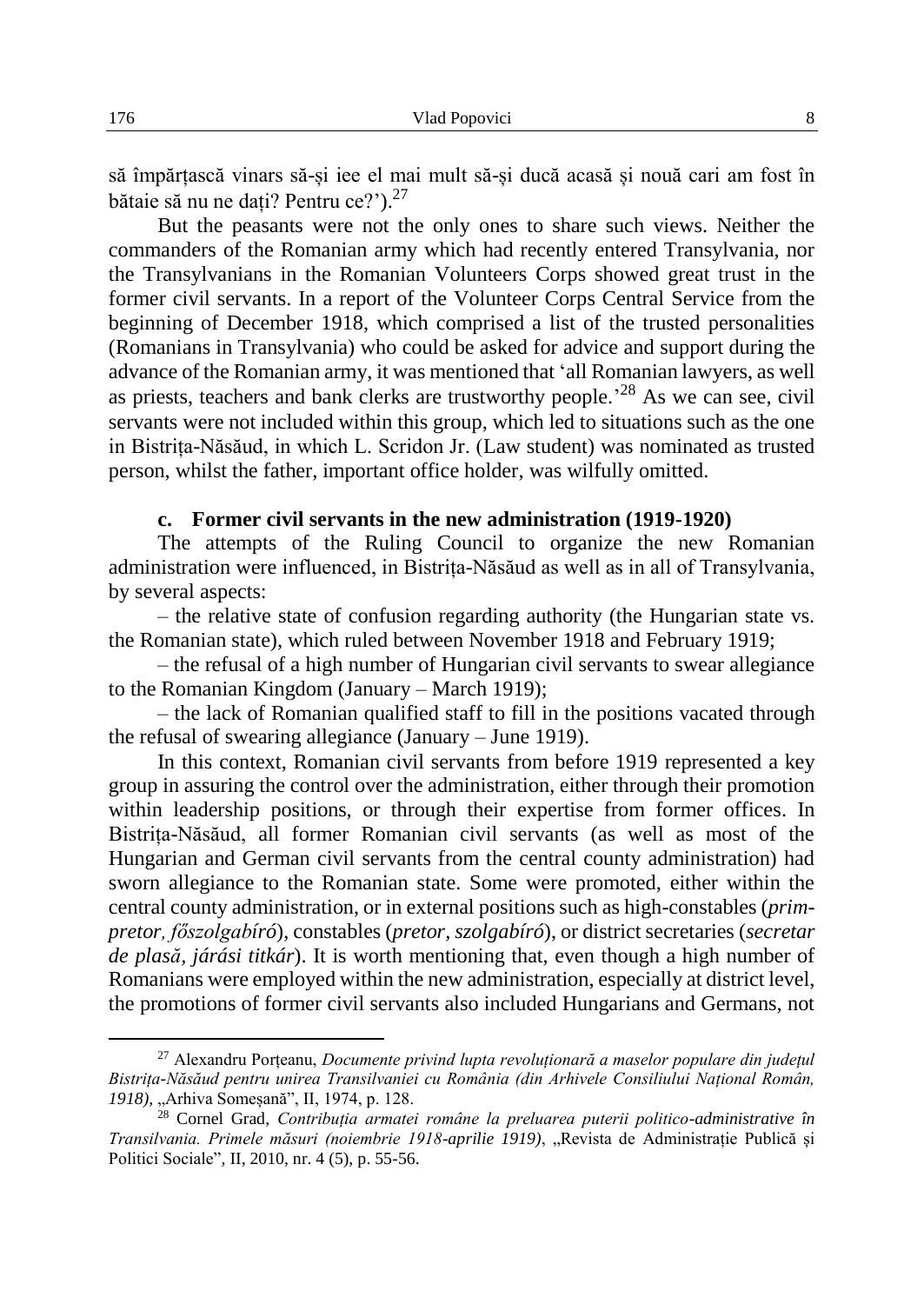only Romanians. This was partly an expression of the necessity at that time, in which expertize mattered more than ethnicity, but it also definitely reflects a consensus state at local level. Practically, out of the former county civil servants in Bistrița-Năsăud, only the vice-Lieutenant and the 1st vice-Notary (*I. főjegző*), both Hungarian, together with a hussar and a servant, were the ones who were no longer on the payment slips after February 1919.<sup>29</sup> The constable of the Viișoara district also asked to be relieved of his allegiance, motivating with the fact that he desired to take up technical studies and he would only be able to do that in Hungary, since he did not master the Romanian language well enough.<sup>30</sup> Generally, however, the composition of the central county administration between 1919 and 1921 does not fundamentally differ from that of the period before.

One of the negative effects of this situation of relative continuity was represented by the delations and allegations against the former civil servants still on duty. Concerning the Hungarian civil servants, they were generally accused of lack of loyalty towards the Romanian state, and facilitating the access to subordinate positions for their co-nationals. The Romanian civil servants were mostly accused of corruption and embezzlement.

In the context of the war and the poverty period of 1919–1920, corruption acts themselves did not represent anything out of the ordinary. In some cases, however, it appears obvious they were orchestrated in order to disgrace important people, among which one also finds former civil servants now in power positions. Sometimes it can be noticed the favouring of the new civil servants (recruited from within the followers of the Romanian National Party from before 1918), in detriment of the former ones.

An edifying case in this sense was that of Dr. L. Scridon, former high notary, named vice prefect. $31$  His position within the former administration had most definitely brought him resentment, and his advancement in office since January 1919 only added to that. His popularity was also influenced by his decision to ban the opening of bars and the selling of alcoholic beverages in villages on Sundays and religious holidays.<sup>32</sup> Around the middle of 1919, the first rumours started to make their way in the newspapers, later sustained by the announcement of his arrest, being accused of having favoured a blackmailing officer and illegally issuing export

<sup>29</sup> Serviciul Județean Bistrița-Năsăud al Arhivelor Naționale (Bistrița-Năsăud County Archive), Fond Prefectura Județului Bistrița-Năsăud (Bistrița-Năsăud County – Prefect's office fund), File 182/1919, p. 1-52.

<sup>30</sup> A. Onofreiu, *Mărturii documentare referitoare la relațiile minoritate/majoritate la Bistrița în primii ani după Unirea din 1918,* "Revista Bistriței", XXIV, 2010, p. 435.

<sup>31</sup> Gheorghe Iancu, *Contribuția Consiliului Dirigent la consolidarea statului național unitar român (1918-1920),* Cluj-Napoca, Dacia, 1985, p. 132.

<sup>32</sup> A. Onofreiu, *1918 – o lume în schimbare*, p. 358.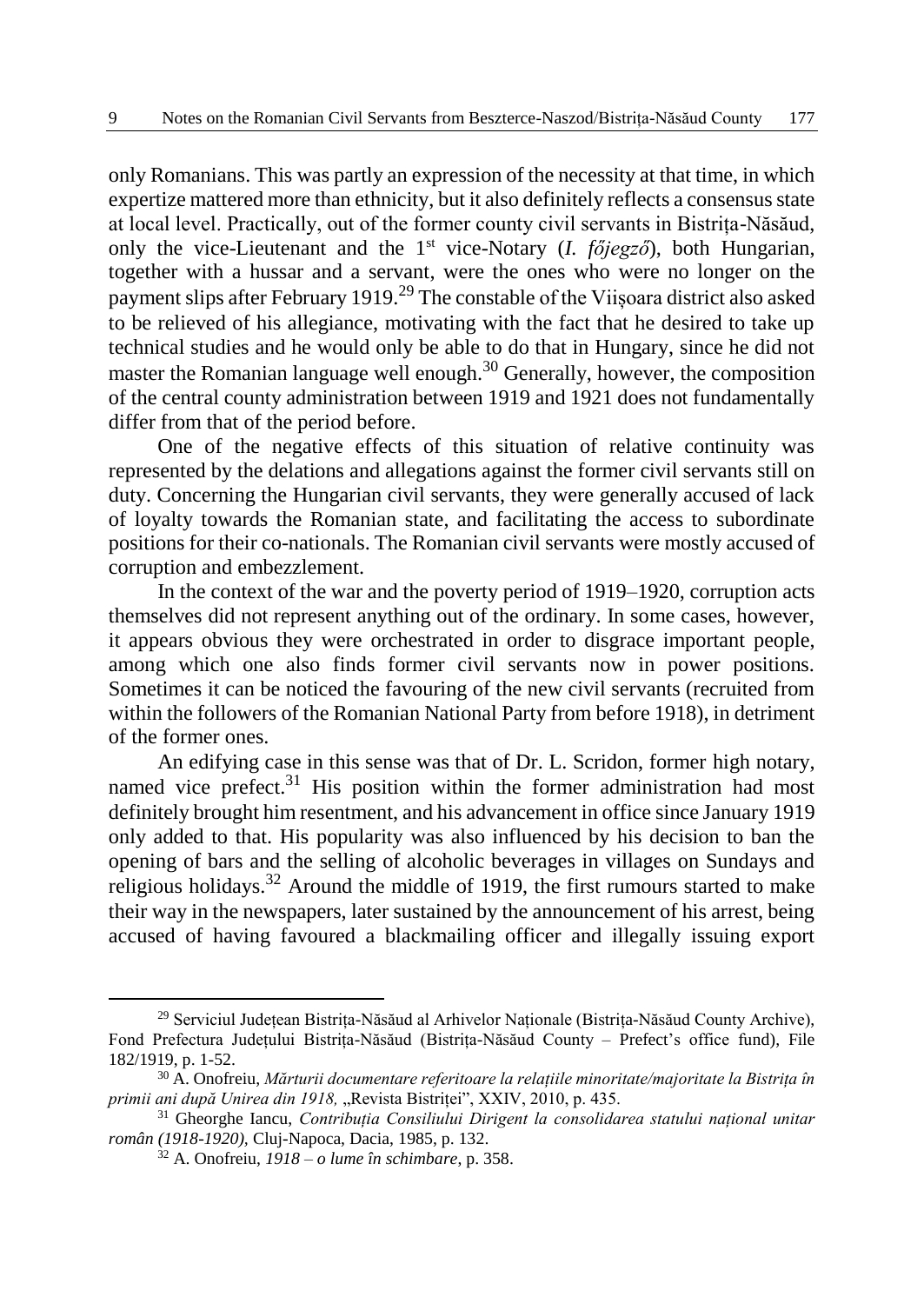permits to some Jewish merchants<sup>33</sup> – many corruption cases made public by 'Patria' were related in a way or another to Jews, although quite often no Jewish persons were nominated, which calls into question the true character and purposes of such press reports.

Reading the news 100 years later and setting it in the larger context of the typology of the 'Patria' newspaper, some question marks arise:

– first of all, as we mentioned at the beginning, the official publication of RNP was at that time under the rule of the radical wing of the party, and its attitude towards the former civil servants was explicitly showcased in the already mentioned editorial;

– secondly, associating Jews to the acts of corruption of Romanian civil servants was a common ground in the journalistic discourse of said publication. In this context, the arrest and the alleged corruption acts of Dr. L. Scridon were just some other pieces of news from that time, belonging to the series of those in which Jewish business people corrupted Romanian civil servants.

– thirdly, the news, however sensational in essence, was not continued by means of other stories. A partial explanation is given by one of Scridon's biographers, who mentions that the county prefect, Dr. G. Tripon (important member of RNP), was also investigated regarding this business. However, given the fact that he had been recently named judge, the investigation was stopped by the immunity granted by his new position. If that truly was the development of the issue, the image of a prefect, former 'Memorandum' activist and important member of the RNP accused of corruption would have represented a major stain on the party's image, therefore the silence of the press on this matter.

Finally, after six months of investigation and after a large number of local Romanian intellectuals took a public stance in his favour, the charges could not be proved and the vice prefect was reinstated.<sup>34</sup> However, several months later, the same Dr. L. Scridon was involved in a new major scandal: on the background of the tensions accumulated during the preparations for the Agricultural Reform, a mob of several hundred peasants took him out of his office on 23 May 1920. Since 28 of them were arrested, the following day over 2000 peasants gathered in the streets, in front of the Prefecture building.<sup>35</sup>

 Putting the two events together, leaving aside the innocence or the degree of corruption of the vice prefect, one can see the more exposed position held by Dr. L. Scridon, as former civil servant before 1919, now in a power position. In both scandals, it was not the prefects (former local leaders within RNP) who were the object of investigations and revolts, but the vice prefect (former civil servant before

<sup>33</sup> "Patria"*,* I, 1919, no. 94, 13 June, p. 1.

<sup>34</sup> I. Uilăcan, *Leon Scridon*, p. 296, 303.

<sup>35</sup> Vasile Ilovan, *Aspecte ale mișcării revoluționare și democratice în județul Bistrița-Năsăud,*  "File de Istorie", II, 1972, p. 173-174.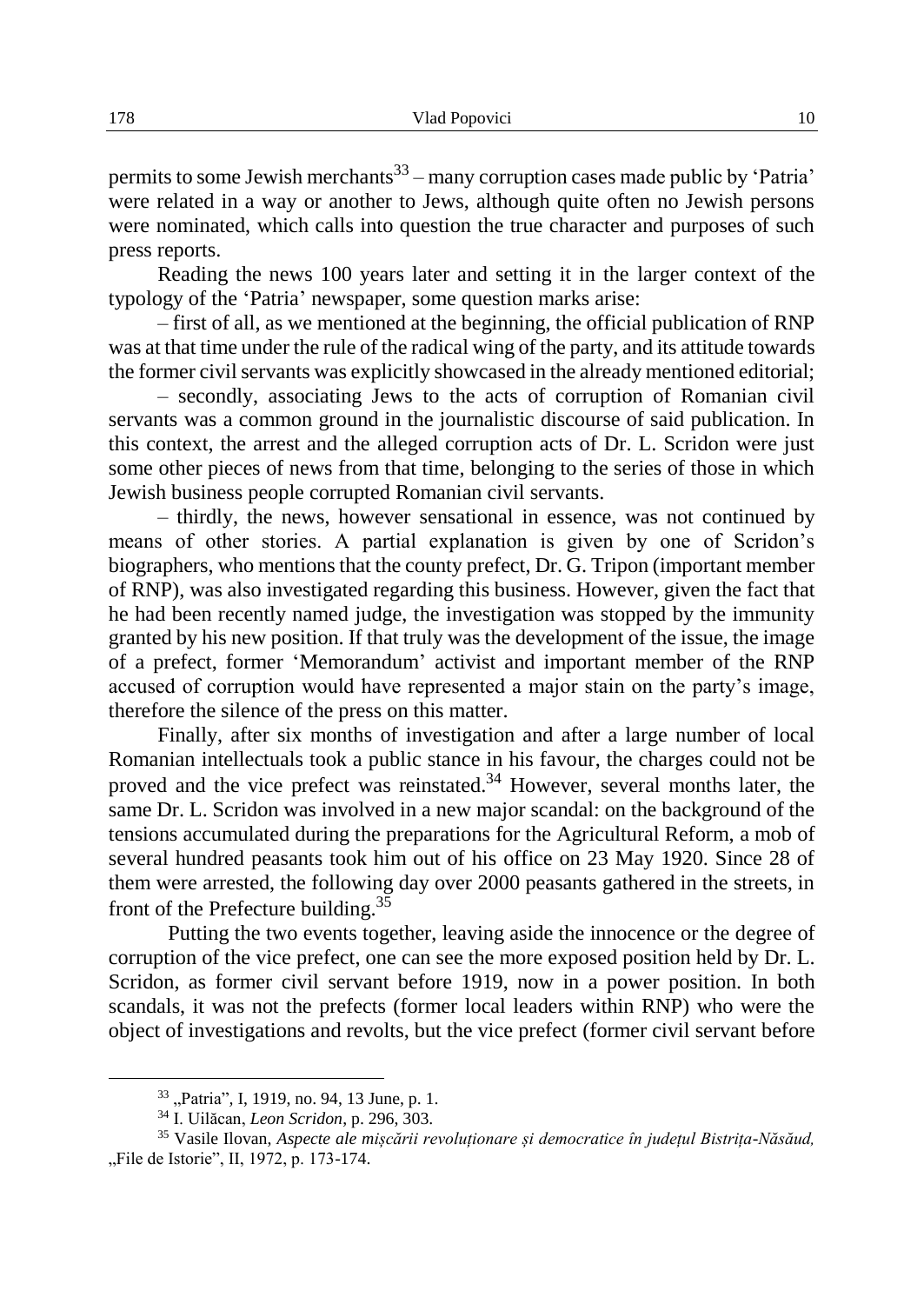1919, promoted within the new administration). However, as in any other bureaucratic system, the career of Dr. L. Scridon did not suffer from such charges, since, shortly after, he became prefect of Ciuc County.<sup>36</sup>

#### **Conclusions**

Even though they were marginalized in historiography, the Romanian civil servants before 1918, at least those belonging to the central county administrative bodies, seem to have played an important role in the Romanian society of that time. A mere surface analysis, such as the one presented here, identifies them as intercessors between the Romanian institutions and the Hungarian state, but also as members, organizers and financial contributors to different types of societies, associations and national initiatives. It is worth mentioning that, even though this research only represents a surface case study on a given territorial-administrative level, similar results were also revealed in the research of another county: Sibiu (in southern Transylvania), which advises towards the extension of the research to the entire province.

The events at the end of 1918 brought the Romanian civil servants within the new power structures (National Councils) and, at least in Beszterce-Naszód/Bistrița-Năsăud, they were present in all important activities of 'taking over the imperium' ('preluarea imperiului'), even though, due to their former offices, they did not always benefit from their co-nationals' full trust.

Their evolution in the administration after 1919 seems to have been generally an ascendant one, most of them ending up in higher positions than before, some even county prefects. From this point of view, however, the present case study is not particularly relevant, since, in Bistrița-Năsăud, as stated earlier, most of the members of the central administration, no matter the nationality, kept their positions even after 1919. One of their biggest problems was represented by the attitude of a radical part of their co-nationals, who were openly critique due to their former positions in the Hungarian administration. Even though it is difficult to identify and impossible to quantify the limit between discourse and practice, this attitude existed and persisted even after 1919, and it was later taken over and perpetuated throughout historiography.

In the end, there are three main observations to be made, based on the current case study. First, there is no reason for the historiographic cast out and Romanian civil servants before 1918 should be regarded and researched as just another professional layer of the Romanian society in Hungary. Second, involvement in the Romanian cultural and economic national movement seems to have been influenced not by the field of work (as the writings on the subject tend to consider) but by social position, education and income. Off course, when it came to politics, things changed

<sup>36</sup> I. Uilăcan, *Leon Scridon,* p. 302.